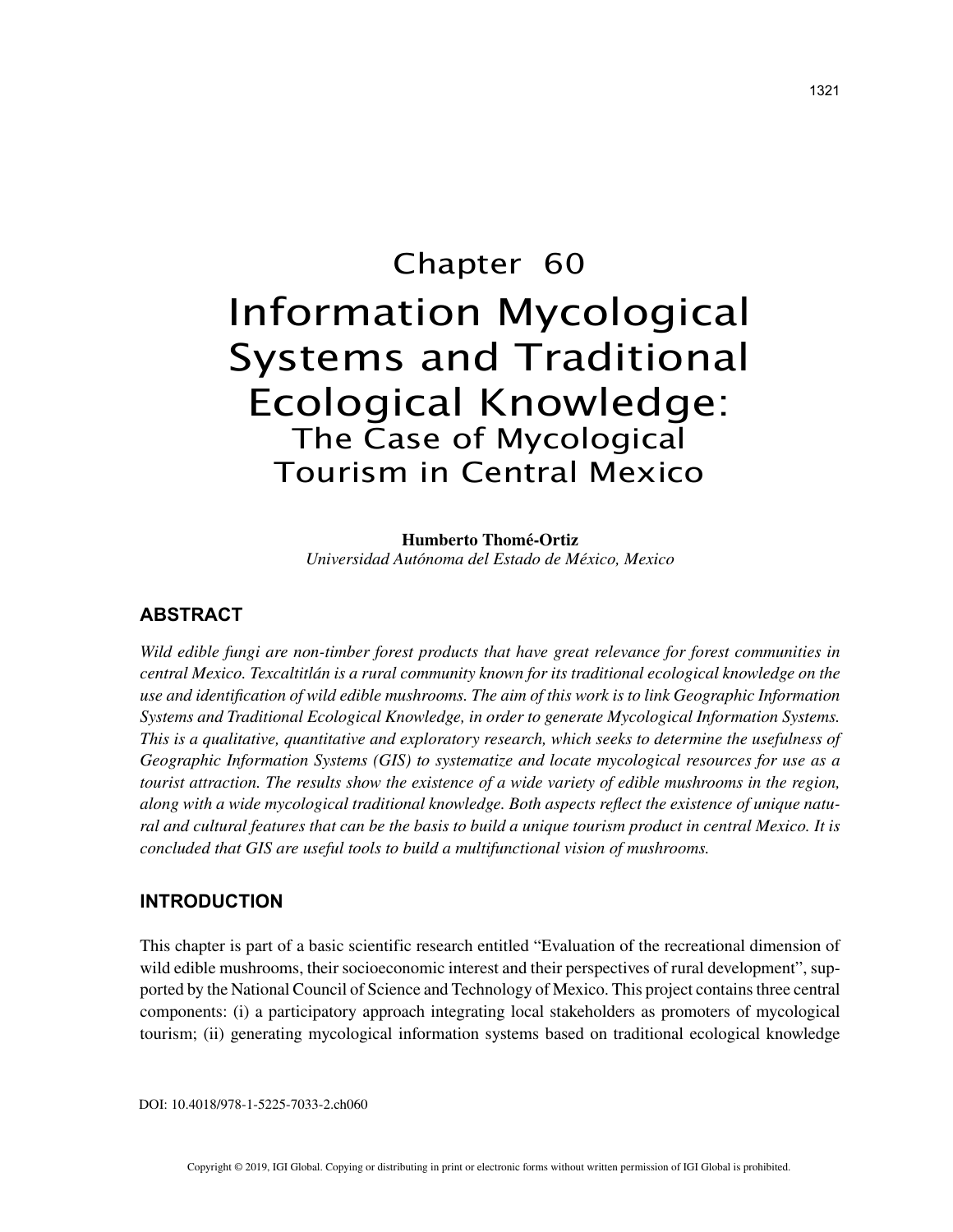and scientific knowledge; and (iii) proposing a strategy for the tourism management of mycological resources in the central Mexican plateau.

Mycological tourism consists of experimenting with the natural and cultural dimensions of wild edible mushrooms, through an articulated offer of goods and services that allow a recreational experience to be lived. Its main activities are the identification, harvesting and tasting of the mushrooms in close contact with the nature and mushroom picking communities. This tourist modality is part of the new trends in rural tourism that are characterized by their high specialization, focused on a product anchored to the territory.

Mycological tourism is an example of the valorization of forests as a tourist resource in contemporary societies. The growing importance of forest spaces as tourist scenarios is associated with the specific characteristics of these ecosystems. This value can be increased by modifying forest management practices; For example, by maintaining the abundance of certain local resources of special interest (Bostedt & Mattsson, 1995). However, tourism exploitation of forests also generates environmental, social and cultural risks (Kuvan, 2005). Aspect by which planning is a central theme.

In the case of Geographic Information Systems, the interconnections between tourism and new technologies not only reveal the location of tourist attractions in a specific territory. Rather, they allow the mobilization of local resources, converted into cultural goods, as a distinctive sign of contemporary tourist leisure (Hannam, Butler & Morris, 2014).

The objective of this chapter is to analyze the relationship between mycological tourism and Geographic Information Systems as a tool for tourism planning in rural areas. All this from a participatory approach in which traditional ecological knowledge serves as a source of information and a point of reference to guide policies for economic restructuring of rural areas.

For this the text is divided into six parts. After this introductory section the relationship between Geographic Information Systems and Mycological Tourism is presented. Later, the use of GIS in the planning of mycological tourism is explored as a tool for generating data that can be analyzed from an integral and participatory perspective for the determination of the tourist potential of the territory and its adequate spatial projection. Later, the case study in a forest community in central Mexico is presented, where the characteristics of the observation unit and the methodological design of the research are discussed. Next, the application of the Mycological Information System is presented, through the evaluation of local mycological resources and a proposal of paths for mycological tourism. Finally, the conclusions and some considerations for the future of the research are presented.

## **BACKGROUND**

## **Geographic Information Systems Applied to Tourism**

The use of local resources for tourism can produce the opportunity to generate processes of socio-economic transformation that help to improve the quality of life of rural inhabitants. However, the introduction of new non-agricultural rural activities such as tourism requires the development of systematized information platforms for the success of development strategies.

In the case of nature-based tourism, many of the resources in which the activity is focused can be documented through spatial information sources that indicate the quantity and characteristics of tourism resources, as well as the socio-economic impacts that can derive from their use as tourist capital.